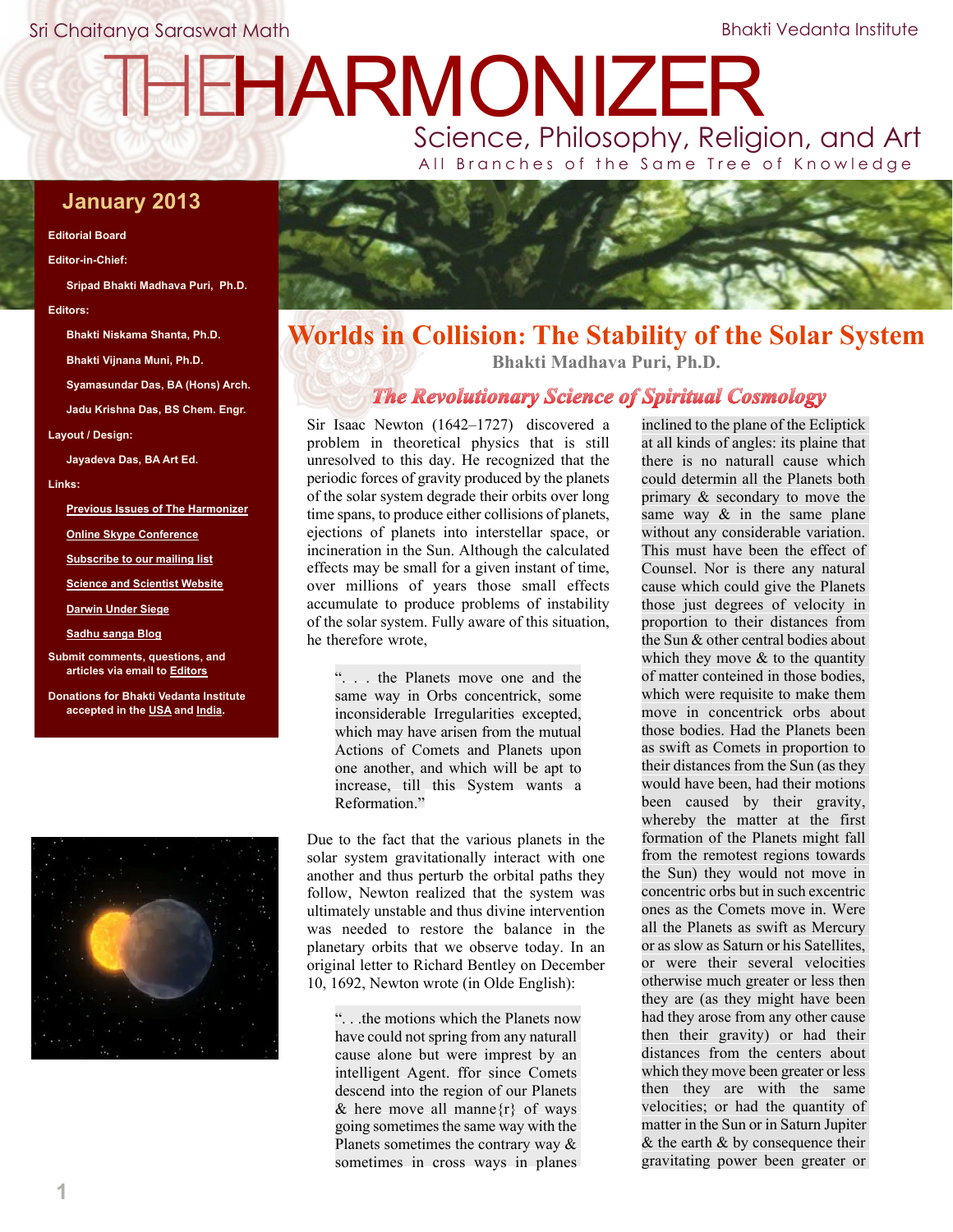less then it is: the primary Planets could not have revolved about the Sun nor the secondary ones about Saturn Jupiter & the earth in concentrick circles as they do, but would have moved in Hyperbolas or Parabolas or in Ellipses very excentric. To make this systeme therefore with all its motions, required a Cause which understood & compared together the quantities of matter in the several bodies of the Sun  $\&$ Planets & the gravitating powers resulting from thence, the several distances of the primary Planets from the Sun  $\&$  secondary ones from Saturn Iupiter  $\&$ the earth, & the velocities with which these Planets could revolve at those distances about those quantities of matter in the central bodies. And to compare  $\&$ adjust all these things together in so great a variety of bodies argues that cause to be not blind & fortuitous, but very well skilled in Mechanicks & Geometry."

The great philosopher-mathematician, Gottfried Leibniz, criticized Newton's subjection of God to such menial tasks as directing the planets. For Newton, the laws governing material nature were a manifestation or reflection of the rationality of the Creator, not that God personally acted within Nature. The gravitational laws he discovered were a feeble proof of the rationality of the cosmos, but never meant to be a complete comprehension of the supreme intelligence of God. In other words, his idea was not to separate God from His creation as the Deists later concluded, in which the universe would work mechanically according to certain laws. Rather, the idea of a clockwork universe was something Newton eschewed and refuted, although this fact is rarely admitted in teaching physical science. He considered the whole of the universe in space to be what he called the sensorium of God. Thus for Newton the universe was not mechanical and certainly not pantheistic or identical with God, but it was the subservient domain over which God was the Lord (Gr. *Pantokrator*).

Einstein held similar views to Newton in this case. He was also not a pantheist, but a panentheist. As Einstein saw it,

"Every one who is seriously involved in the pursuit of science becomes convinced that a spirit is manifest in the laws of the Universe — a spirit vastly superior to that of man, and one in the face of which we with our modest powers must feel humble."

#### And,

"The human mind is not capable of grasping the Universe. We are like a little child entering a huge library. The walls are covered to the ceilings with books in many different tongues. The child knows that someone must have written these books. It does not know who or how. It does not understand the languages in which they are written. But the child notes a definite plan in the arrangement of the books a mysterious order which it does not comprehend, but only dimly suspects."

Despite Newton's fear that his laws would be misinterpreted by the mechanists, a century later, what Newton understood as the rationality of God reflected in the law-like nature of the universe, became for Pierre Simon Laplace (1749–1827) the ultimate intelligibility of the universe for Man. Thus he wrote in his treatise, *Celestial Mechanics*:

"An intelligence knowing all the forces acting in nature at a given instant, as well as the momentary positions of all things in the universe, would be able to comprehend in one single formula the motions of the largest bodies as well as the lightest atoms in the world, provided that its intellect were sufficiently powerful to subject all data to analysis; to it nothing would be uncertain, the future as well as the past would be present to its eyes. The perfection that the human mind has been able to give to astronomy affords but a feeble outline of such an intelligence."

He was quite convinced that the universe was governed by intelligible laws that an ultimate intelligence could fashion. This represented the extreme limit of determinism that took hold of science, but which modern theories of quantum physics have overthrown. We find a long list of notable mathematicians, astronomers, and physicists who held on to the mechanistic dream and attempted to solve the problem of the solar system's stability, including Carl Friedrich Gauss, Andrei Kolmogorov, Joseph Lagrange, Jürgen Moser<sup>1</sup>, Henri Poincaré, Siméon Poisson, Malhotra<sup>2</sup> and many others. Yet the problem remains unresolved to this day. Several "proofs" of stability have been touted based on specific approximations, but none of them are accurate over the age of our solar system and thus fail to justify its stability. In the process this has led to the discovery of many new mathematical methods to deal with this problem, including perturbation theory, non-linear dynamics and chaos theory.

The Large Hadron Collider (LHC) must guide protons over a hundred million revolutions or more, presenting a problem similar to the long term behavior of the solar system. The discovery of other planetary systems in the universe means that they also have to face the same requirement of stability over billions of years. Even the theory of evolution has now come under the domain of chaos theory:

"It is impossible to predict how a given species will respond to environmental change . . . the neat concept of adaptation to the environment driven by natural selection, as envisaged by Darwin in *On the Origin of Species* and now a central feature of the theory of evolution, is too simplistic. Instead, evolution is chaotic." 3

What this signifies is that the whole problem of determinism exists not only at the subatomic quantum level, but also at the macroscopic cosmic level, and thus has become a central problem in numerous fields of modern scientific study. Thus the days of a purely deterministic science are over. Although chaos theory assumes the necessity of deterministic laws, those laws are not sufficient to explain or predict complex phenomena in the world. Errors in initial values or truncation errors in computations are inescapable, due to the inherent limitations of our numerical methods, accuracy of measurements and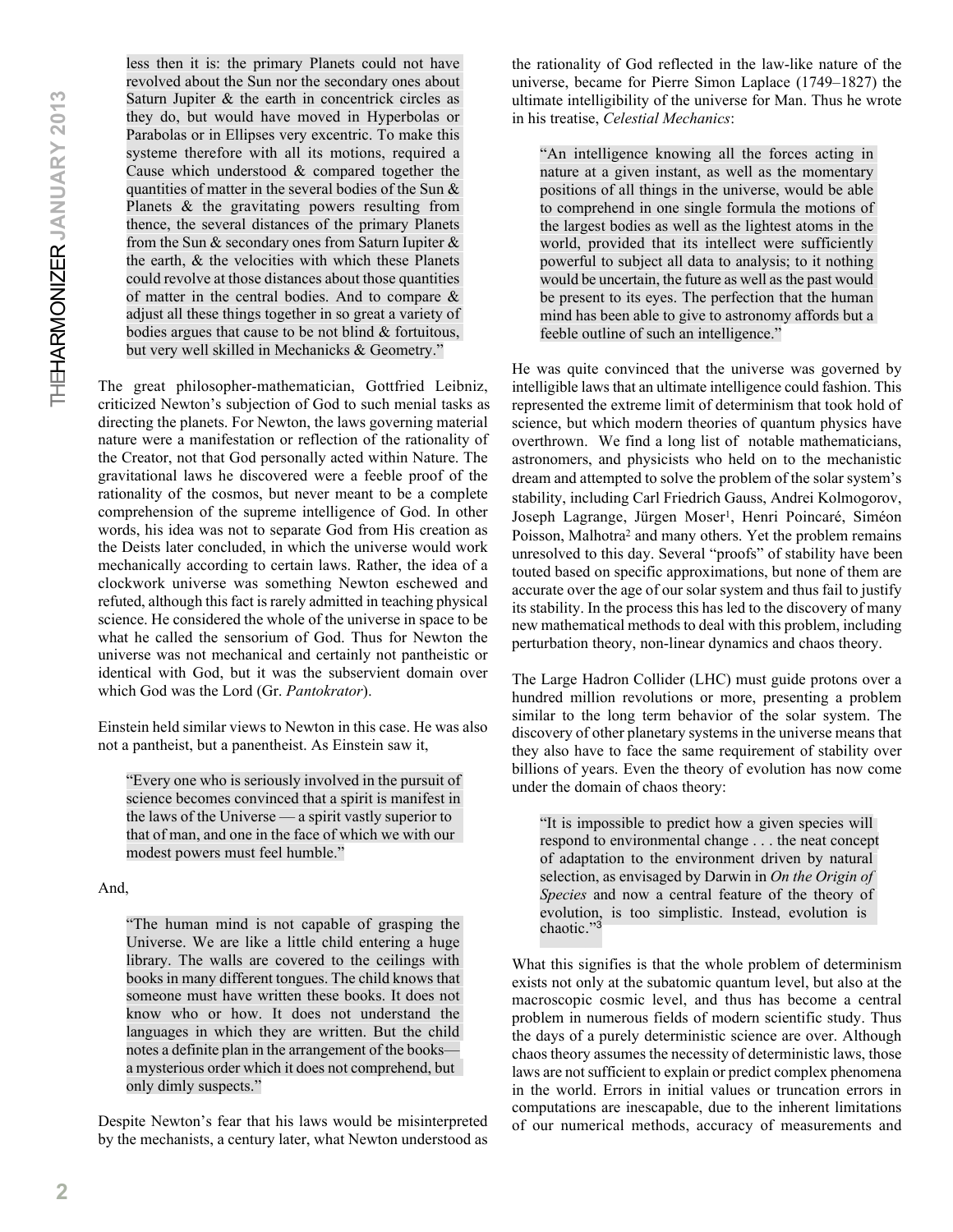computing ability. The small errors they each entail produce catastrophic effects in the long run. This has forced scientists to re-think their whole conception of science in order to be able to practically deal with what are in fact complex systems of reality that are not reducible to a small set of a simple laws.

Computer simulations of the solar system can be followed for a few billion years, with accurate data on planetary masses, orbits, and interplanetary forces, as well as forces from passing stars, Galactic tidal fields, comets, asteroids, moons/satellites, etc. One of the problems here arises from truncation errors due



to the inherent limitations of computational machines and our numerical methods of dealing with computed values. This adds up to a considerable problem of accuracy over billions of computational cycles. The other problem has to do with processing time, which is somewhat alleviated by the increased performance speed of modern computers, and the possibility of shared distributive computing over thousands of other computers. This would seem to solve the time problem, but the calculations have shown that small changes in initial parameters that determine the masses, positions, etc. of the planets lead to catastrophic exponential divergences from stability. We simply do not have the means necessary to accurately determine those initial values precisely.

Mathematically, those systems in which small changes in initial conditions produce large catastrophic behavior overall are called chaotic systems. What this means practically is that the orbits of the planets in our solar system in the long range are as unpredictable as long range weather forecasting. As astronomer Jacques Laskar writes, ". . . it becomes essentially impossible to predict the motion of the planets with precision beyond one hundred million years."4,5 This is considerably less than the astronomer's belief in the billions of years that the solar system has existed.

The neat deterministic universe Laplace imagined is today replaced by a ruthlessly realistic chaotic picture that gives no assurance that the planets may not collide in the distant future. The deeply held conviction that the universe can be understood by a handful of physical laws is one of modern science's most comforting and abiding delusions. This belief in a strictly deterministic, law-governed universe, forms the very ground of the mechanistic world view of Nature and Life that still dominates much of contemporary scientific thinking. But the fundamental unpredictability of subatomic measurements that Heisenberg's principle established must exist inextricably in the largest dimensions of the universe as well. These quantitative limits to scientific knowledge are insignificant compared to its qualitative limits, since modern empirical science has not even developed the concepts needed to explain the dimension of cognition, emotion and volition (thinking, feeling, and willing) that characterize the aspects of reality that are so essential to

life. Does this mean that the ultimate truth forever lies beyond the bounds of science? Or do the limitations of science only prove what we already believe to be a spiritual truth that will always surpass its reach?

It is easy to understand how the simple mechanical view of the universe has been imbibed by the young and the uninformed or misinformed public, including even scientists who are not directly involved in astronomy. The general picture of the solar system that appears in many books on astronomy and in public planetariums is one of regular circular or elliptical orbits which the Earth follows around the Sun. One year corresponds to one circulation around the Sun and a return to a point from which it started. However, the actual situation is far more complicated. The Earth never returns to any point which it already covered. The movement is so complex that even the elliptical orbit is also revolving around the Sun, the plane of revolution is always changing, the axis around which the Earth rotates is also changing, and the Sun is not stationary.<sup>6</sup>

The Sun is presently moving with respect to neighboring stars at about 43,000 miles per hour (70,000 km/hr) roughly in the direction of the bright star Vega in the constellation of Lyra. In its journey around the Milky Way galaxy, the Sun has to move 483,000 miles per hour (792,000 km/hr). This means that the planets also have to move at that speed to keep up with the Sun, forming spirals, not orbits, in the Milky Way. And we should be mindful that all the speeds given here are not constant, so they are averages. The complexity of the calculations is thus enormous.

Sir James Lighthill, President of the International Union of Theoretical and Applied Mechanics, who held and demonstrated a rigid belief in the mechanical laws of Newton throughout his career, made this remarkable apology<sup>7</sup> in 1986,

"We are all deeply conscious today that the enthusiasm of our forebears for the marvelous achievements of Newtonian mechanics led them to make generalizations in this area of predictability which, indeed, we may have generally tended to believe before 1960, but which we now recognize were false. We collectively wish to apologize for having misled the general educated public by spreading ideas about the determinism of systems satisfying Newton's laws of motion that, after 1960, were to be proved incorrect.

"I feel fully justified, therefore, in repeating that systems subject to the laws of Newtonian dynamics include a substantial proportion of systems that are chaotic; and that, for these latter systems, there is no predictability beyond a finite predictability horizon. We are able to come to this conclusion without ever having to mention quantum mechanics or Heisenberg's uncertainty principle. A fundamental uncertainty about the future is there, indeed, even on the supposedly solid basis of the good old laws of motion of Newton, which effectively are the laws of motion satisfied by all macroscopic systems. I have ventured to feel that this conclusion would be of interest to a Discussion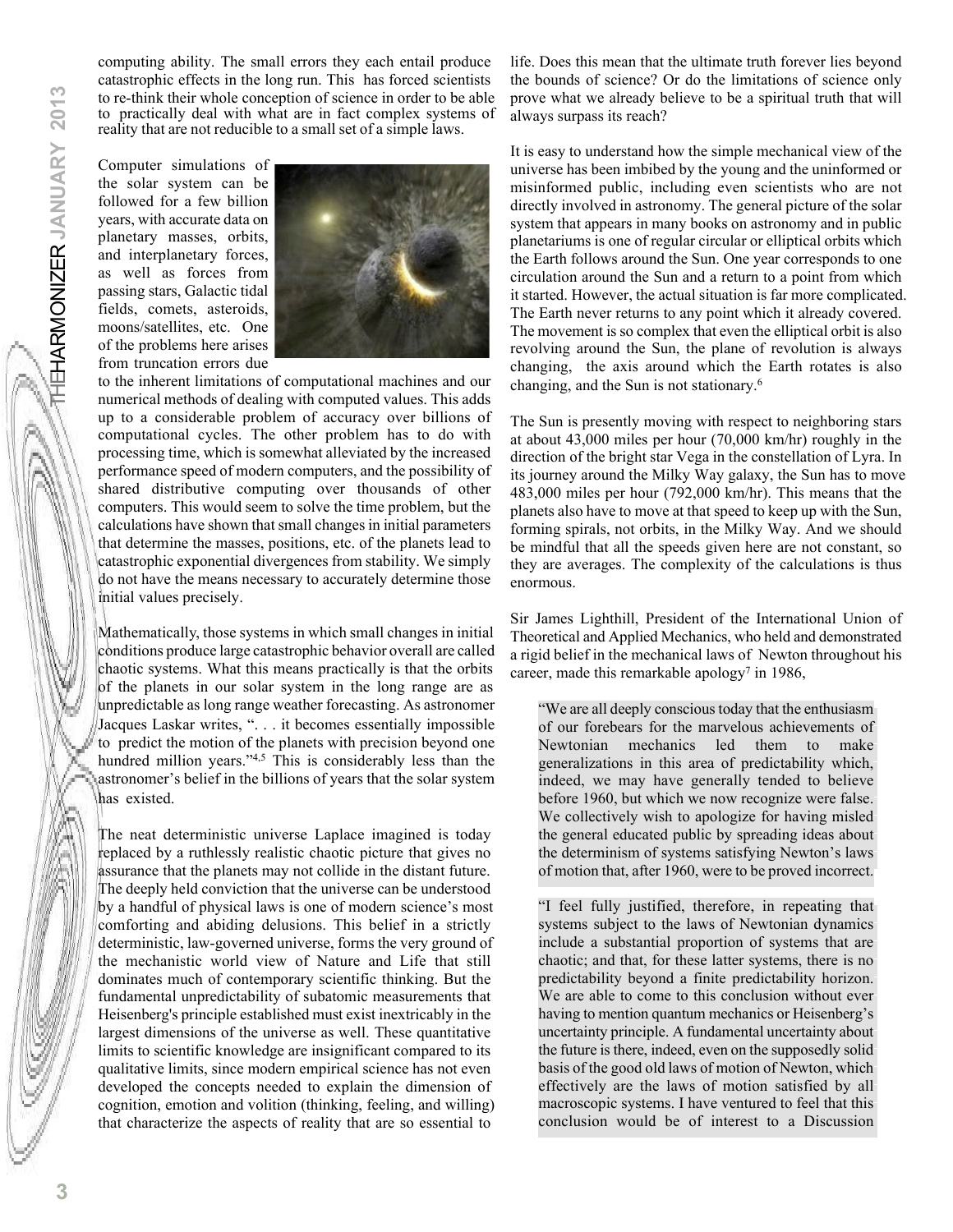Meeting on Predictability in Science and Society. For example, there might be some other discipline where practitioners could be inclined to blame failures of prediction on not having formulated the right differential equations or on not employing a big enough computer to solve them precisely or on not using accurate initial conditions; yet we in mechanics know that, in many cases where the equations governing a system are known exactly and are solved precisely, nevertheless, however accurately the initial conditions may be observed, prediction is still impossible beyond a certain predictability horizon."

The idea of the clockwork universe has thus been overthrown. Even *Wikipedia* summarizes the current situation,<sup>8</sup>

"The best current evidence seems to be that even for classical systems, the argument for a clockwork universe as a strict consequence of Newtonian dynamics is no longer logically valid. Since both complexity and errors accumulate over time, perhaps exponentially, we cannot be certain of determinism even for short times, or even in principle, or even for classical systems. Basically, nature seems to draw a curtain on predictions of mechanical motion in a clockwork universe that is forever beyond our ability to penetrate."

Theories of natural science consist of testable laws based on regularities that can be expressed mathematically. It is the regularities that make repeatable experiments and precise predictions possible. However, if the world does not consist of mechanically repeatable regularities, but of unique, contingent, singular events, then each event can only be understood in its historical context and has meaning only as part of a whole, inviting the need for theological integration and interpretation.<sup>9</sup> Indeed the very subtle and complex, non-mechanical and carefully coordinated movements of the members of the cosmos over eons of time take on the appearance of providentially attended systems, much like living organisms.

We can only conclude that a principle beyond mere mechanical physical laws is at work in the creation, maintenance, and destruction that are inherent to the nature of the ever-changing face of the phenomenal world. The modern scientific mind chafes at the idea of accepting that a divine inscrutable influence (*acintya shakti*) governs the whole cosmos and supports its existence. Yet we see that the most advanced scientific knowledge ultimately rests in a blind faith in its own ability to explain reality. It is in faith that science and religion inevitably collide, and it is in faith that they ultimately meet. All knowledge is based on faith, be it in axioms or doctrines, assumptions or revelations. But they are also harmonized at this same meeting point, if we understand them as being complementary ways of confirming the same divine truth that is transcendental to finite means of knowledge.

Classical, relativistic, and quantum mechanical calculations all have their respective domains of validity without contradicting each other. And the domain of one does not necessarily apply

also distinct disciplines that attempt to represent reality, but by their respective methods that are peculiar to each. As such, they must overlap one another because they express the same reality from different perspectives – different angles of vision. It is only the attitude of the exclusive dominance of one field over another that obscures the actual harmonious understanding that they provide.



The search for Truth is called philosophy, while the search for Certainty is known as science. The search for Beauty is expressed in art, and the search for he highest fulfillment of Love is what religion offers us. These are not separate Non-

Overlapping Magesteria (NOMA), as the famous evolutionist, Stephen Gould identified them. They are the aspirations of everyone, and certainly do not occupy mutually exclusive endeavors in our lives. Historically, the satisfaction of these aspirations has found their fulfillment in the greatest conception of all - the all-comprehensive idea of the Personality of Godhead. This primeval knowledge, known even to the most ancient of human civilizations, still finds itself at home in the cutting edge of modern of scientific thought.<sup>10</sup>

#### **References**

- 1. Renu Malhotra, Matthew Holman, and Takashi Ito, "Chaos and stability of the solar system," *Proceedings of the National Academy of Science (PNAS),* October 23, 2001, vol. 98 no. 22, http://www.pnas.org/content/98/22/12342.full
- 2. Jurgen Moser: "Is the Solar System Stable?" *The Mathematical Intelligencer,* 1 (1978), 65(71).
- 3. Keith Bennett, "The Chaos Theory of Evolution," *New Scientist* 18 October 2010.
- 4. Refer: http://www.scholarpedia.org/article/Stability of the solar sys tem
- 5. Laskar, J.;Robutel, P, Joutel, F, Gastineau,, M, Correia, A. C. M., and Levrard, B. (2004). "A long-term numerical solution for the insolation quantities of the Earth". *Astronomy and Astrophysics* 428 (1): 261.
- 6. See the very instructive animation "Earth's Motion Around the Sun Not as Simple As I Thought," http://www.youtube.com/watch?v=82p-DYgGFjI
- 7. Sir James Lighthill, FRS, "The recently recognized failure of predictability in Newtonian dynamics," *Proc R. Soc. Lond. A 407*, 35–50 (1986)
- 8. Refer:
	- http://en.wikipedia.org/wiki/Clockwork\_universe\_theory#cite\_not e-25
- 9. Stephen M. Barr, "Theology after Newton." Review of Wolfhart Pannenberg's *The Historicity of Nature:Essays on Science and Religion.*

http://www.firstthings.com/article/2008/10/003-theology-afternewton-4

10. James Gleick, *Chaos: Making a New Science*, Penguin Books, NY (1988).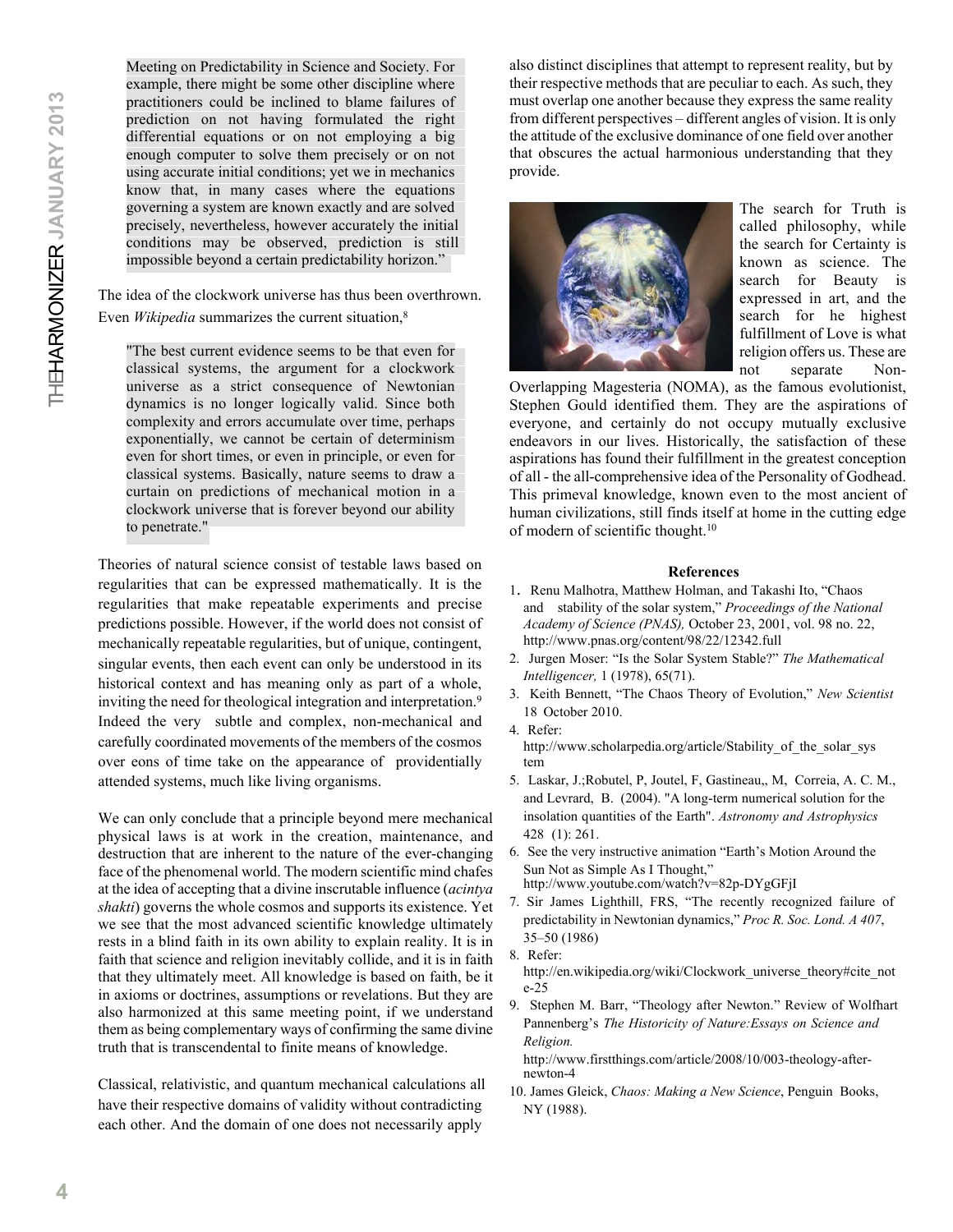# **The Science of Spiritual Biology: Replies to Critics – Part 2 B.M. Puri, B.V. Muni, B.N. Shanta**

*(Continued from the December* Harmonizer*)*

**Critic**: *You cite an article by Swami that "Most biologists and geneticists recognize that their research does not verify objective evolution." But this is actually NOT the position held by most biologists and geneticists, especially genome biologists, who have accumulated more and more and more data that support evolution. Just go to any genome database, and you will find references to homologs and gene trees! So here, you simply lie.*

**Reply:** We agree that instead of stating "Most biologists…", it should have been, "An increasing number of biologists…". For instance, a news article in *The New York Times* describes that a group of 514 scientists and engineers signed an anti-evolution petition.<sup>19</sup> The news article states that, 128 signers hold degrees in the biological sciences and 26 in biochemistry.

Regarding gene trees, the current tentativeness of this idea should be noted, as O'Malley and Koonin<sup>20</sup> explain,

"The irrefutable demonstration by phylogenomics that different genes in general have distinct evolutionary histories made obsolete the belief that a phylogenetic tree of a single universal gene such as rRNA or of several universal genes could represent the "true" TOL. However, this irrevocable realization does not immediately dispose of the TOL, which can be reconceptualized in at least two distinct ways. First, the TOL can be treated as an evolutionary hypothesis. The refutation of this hypothesis in the original, strong form, as a single faithful representation of the evolution of organisms, has prompted its modification to the "statistical TOL hypothesis." The existence of a statistically significant tree-like trend in the "forest" of individual gene trees is a testable proposition that still has to be investigated in detail. Second, the TOL can be deployed as a heuristic for evolutionary studies in which a tree of just a single universal gene can be extremely useful as long as one realizes that it is only a convenient framework for organizing data rather than a fundamental truth about evolution."

Frontier genome research has already challenged the black box approach of gene-centered Darwinism. James Shapiro, microbiologist at Chicago University, states in his book on evolution, 21

"The conceptual universe of biology inevitably underwent a radical transformation from the days

of classic thinking about evolution and heredity in the 19th and 20th Centuries. . . . Instead of cell and organismal properties hardwired by an alldetermining genome, we now understand how cells regulate the expression, reproduction, transmission, and restructuring of their DNA molecules. The key evolutionary questions no longer center on whether we can establish relationships between different organisms. … Today, instead, we endeavor to understand how complex new vital capacities arose in the course of evolution and contributed to the ability of myriad organisms to survive, proliferate, diversify, and reorganize their environment in the course of at least 3.5 billion tumultuous years of Earth history. How did evolutionary inventions help shape the biosphere and influence the nature of the organisms that inhabit it today?"

19. Refer:

century and a half after The Origin?, *Biology Direct* 6:32 http://www.nytimes.com/2006/02/21/science/sciencespecial2/2 1peti.html?gewanted=all 20. O'Malley, A., and Koonin, E. (2011). How stands the Tree of Life a 21. Shapiro, J.A. (2011). Evolution: A View from the 21st Century New York: Financial Times Prentice Hall. 272 pages, ISBN: 978-0132780933.

**Critic:** *In the same paragraph, you suggest that "they take for granted that geology proves it". But actually, even Darwin recognized that geology provided the LEAST amount of evidence for evolution. So again, you completely misrepresent the position of the scientists themselves. At least TRY to get the science right before you criticize it!*

**Reply:** This may be the personal belief of a few biologists but the reality is just the opposite. History records that in 1831, on board the *HMS Beagle,* Darwin studied the geographic distribution of plants and animals in terms of the uniformitarian geology based on Charles Lyell's published *Principles of Geology*. Based on Lyell's book, Darwin contemplated that the fossils found in rocks were actually evidence of animals that had lived many thousands or millions of years ago. A *BBC* article on Charles Darwin states that, "Lyell's argument was reinforced in Darwin's own mind by the rich variety of animal life and the geological features he saw during his voyage."<sup>22</sup> If you go to any museum you will also find the same story repeated. Are you claiming that scientists hold a different opinion on geological evidence than what they teach the public?

Also you cannot deny the fact that scientists were gathering evidence for evolutionary change many years prior to Darwin,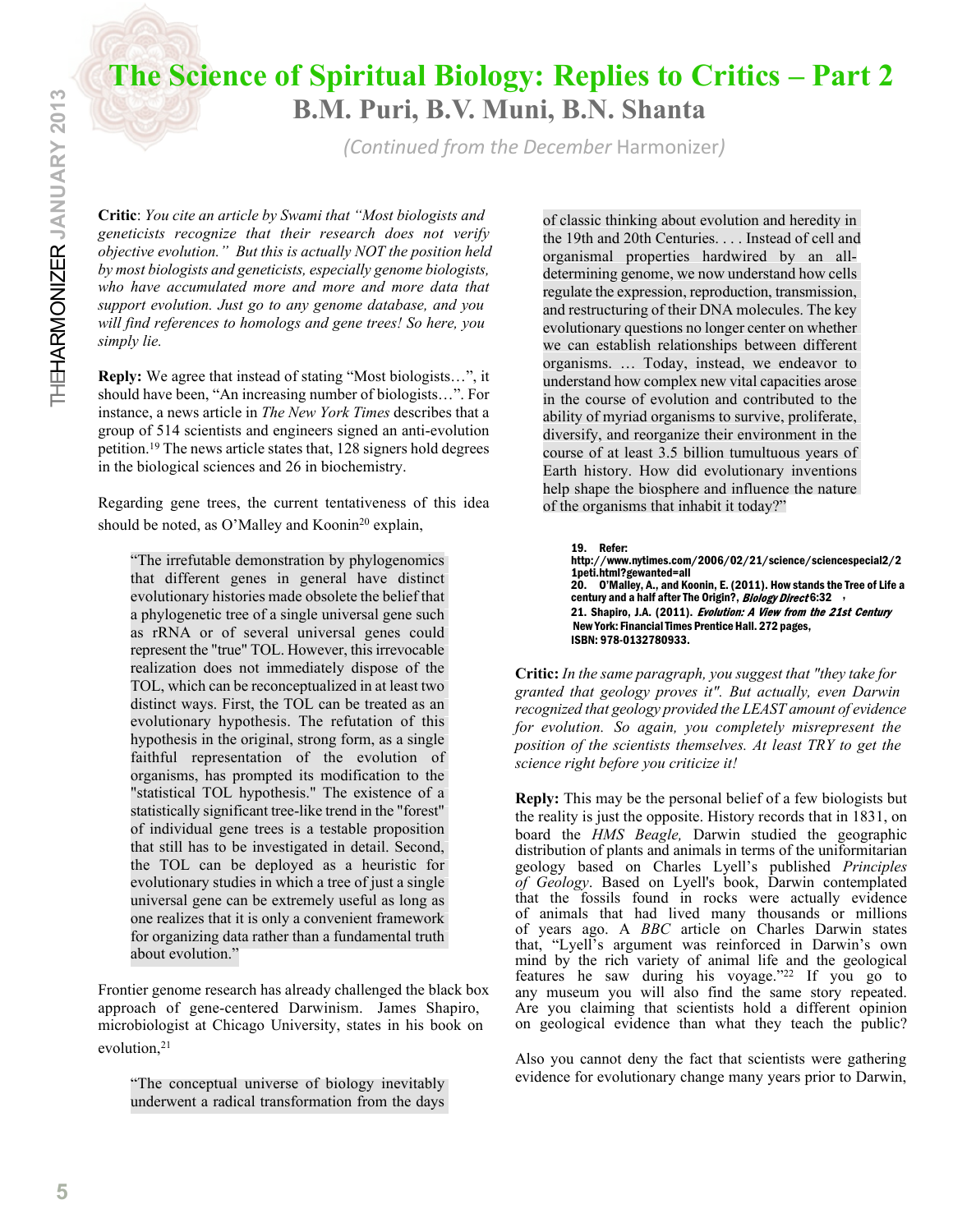and that evolution theory came to light only with the knowledge of fossils (paleontology) and the stratigraphic record (geology).<sup>23</sup>

22. Charles Darwin:

http://www.bbc.co.uk/history/historic\_figures/darwin\_charles.shtml 23. Harrison, T. (2011). Paleontology and geology of laetoli: human evolution in context volume 1: geology, geochronology, paleoecology and paleoenvironment. Series: Vertebrate Paleobiology and Paleoanthropology Series, ISBN-13: 9789048199556.

**Critic:** You wrote, "Modern science now even threatens to completely eliminate every religion from the face of our earth": *This is such garbage! Competing religions are doing a much better job of getting rid of each other. Scientists are pacifists! You even ascribe terrorism to scientists! I don't know of any scientist who is a terrorist…instead, it is religious fanaticism that sponsors the greatest majority of terrorism. Thus, you are totally misrepresenting the facts here.*"

**Reply:** It appears from your statement that you have not understood the context in which science promotes terrorism. Francis Bacon (1561–1626) was one of the prominent personalities in natural philosophy and in the subject matter of scientific methodology during the shift from the Renaissance to the beginning of the modern era. For Bacon the value of power and utility is so immense that frequently truth, power and utility become identical concepts in his understanding. Bacon stated in *Novum Organum*, 24

"Truth, therefore, and utility, are here perfectly identical, and effects are of more value as pledges of truth than from the benefit they confer on man... There is a most intimate connection between the ways of human power and human knowledge... and that which is most useful in practice is most correct in theory."

Newton developed his conception of doing science by deriving inspiration from Bacon's work. A century later, due to the influence of the work of Lagrange and Laplace, this eventually led to a shift from the harmonious organic or holistic viewpoint to the dangerous mechanistic world view of reductionism. Bourdeau stated,

"For Bacon we must subdue nature, penetrate its secrets and chain it to satisfy our desires. Man is the center of the world and the object of science is to dominate nature."<sup>25</sup>

In the past, nature was seen as a worshipable divine gift of God and after Bacon's campaign all that has changed. Bourdeau further stated, 26

"… Now nature is threatened by man who has become detached from it. Technology has endowed humans with the power of a major geological agency, which may act on a continental or even planetary scale (e.g. acid rain, photochemical smog, radioactive contamination, stratospheric ozone depletion, climate change)…The relationship between man and nature must be reconsidered."

For Descartes, animals are organic automata (machines), which are much more fabulous than artificial ones, but machines nonetheless. Gaukroger<sup>27</sup> writes,

"Descartes completely reshapes the relation between metaphysics and natural philosophy, and develops the first mechanist physical cosmology,… the first mechanist physiology and embryology, the first mechanist account of animal sentience …"

In *Introduction to Animal Rights*, <sup>28</sup> Gary Francione describes the anticipated consequences of the Cartesian view:

"Descartes and his followers performed experiments in which they nailed animals by their paws onto boards and cut them open to reveal their beating hearts. They burned, scalded, and mutilated animals in every conceivable manner. When the animals reacted as though they were suffering pain, Descartes dismissed the reaction as no different from the sound of a machine that was functioning improperly. A crying dog, Descartes maintained, is no different from a whining gear that needs oil."

The faith that all features of living organisms can be explained by reducing them to their smallest constituents, and the mechanisms through which these interact, forms the foundation of evolutionary biology developed by Darwin and his faithful followers. Lawrence Krauss<sup>29</sup> has said,

"Religious belief that the universe is the handiwork of an all-powerful being is not subject to refutation. This sort of reliance on faith may itself have an evolutionary basis. There has been talk of a "god gene": the idea of an early advantage in the struggle for survival for those endowed with a belief in a hidden patrimony that gives order, purpose and meaning to the universe we experience."

Atheistic evolutionist Richard Dawkins, explains that religiousness in human culture is basically an outcome of a defective '*mental virus*.'<sup>30</sup> Therefore, evolution can lead to undermining religion.

Religion must be based on rational scientific faith, not blind faith and sentiment. And an empty or valueless science should not be developed if it is in conflict with religion. Actually, this harmony was the spirit in which Western science was originally created. We believe that situation has changed, not due to scientific truth, but to the adoption of a materialistic metaphysical understanding of life.

> 24. Graham, R. and Wakely, M. (2004). The Instauratio magna Part II: Novum Organum And Associated Texts. Oxford: Clarendon, 2004. 25. Bourdeau P. (2004). "The man-nature relationship and environmental ethics." J Environ Radioact., Vol. 72, pp. 9 -15.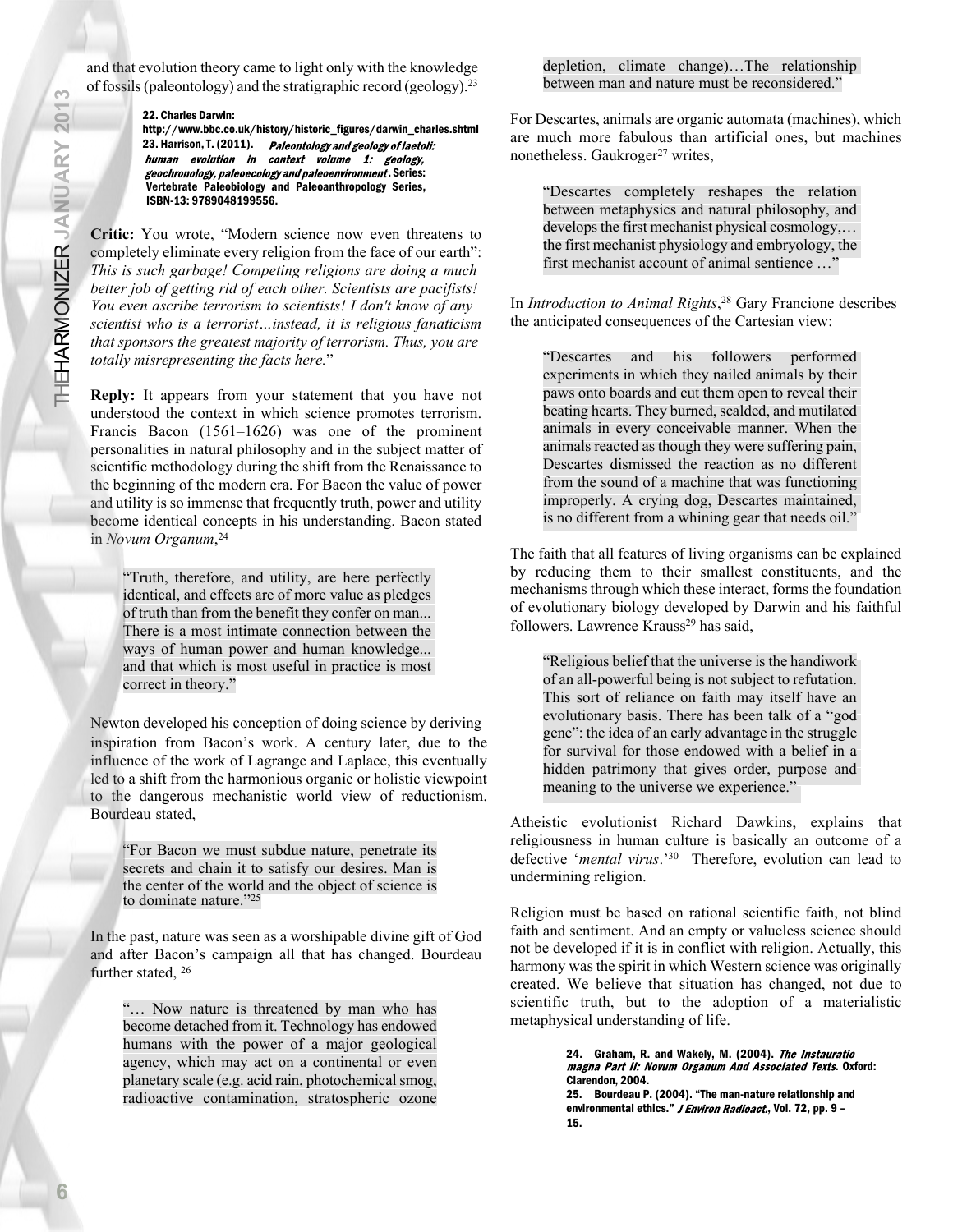26. Ibid. 27. Gaukroger, Descartes' System of Natural Philosophy, Cambridge University Press, 2002, p. 4. 28. Francione, G. (2000). Introduction to Animal Rights: Your Child or the Dog?, Temple University Press. 29. Krauss, L.M. (November 8, 2005). "Science and religion share fascination in things unseen." New York Times. 30. Dawkins, R. (1976) The Selfish Gene. Oxford: Oxford University Press.

**Critic:**"*You cite Rose and Oakley as evidence that evolution is somehow untrue. This is a total obfuscation. In fact, Rose and Oakley, in this article, EMBRACE evolution and natural selection as major forces shaping life. Of course, there has been progress in understanding how these mechanisms occur, which is what they mean by formulating a new synthesis. In particular, incorporating genomics and developmental biology have led to a deeper understanding…OF EVOLUTION! NOT that evolution is somehow wrong. Thus, you use the citation to obfuscate, not to clarify.*"

**Reply:** It is surprising to see your objection to citing the Rose and Oakley's paper, "The new biology: beyond the Modern Synthesis,"<sup>31</sup> which provides a comprehensive critique of the Darwinian black box approach. Rose and Oakley write in their paper,

"…the view of life that most biologists had from 1935 to 1965 was highly simplified. Naturally, evolutionists, ecologists, and organismal biologists built directly on the foundations supplied by the Modern Synthesis during this period.…However, some of the assumptions at the foundation of The Modern Synthesis started to crumble in the 1970's with the discovery of super-abundant genetic variation that arguably often didn't evolve under the strict aegis of natural selection. Then cells were found to incorporate genes, mobile genetic elements, and organelles of diverse historical origins. Furthermore, it became apparent in the last decades of the 20th Century that DNA sequences often evolved in ways that reduced the fitness of the organisms that bore them. It is now abundantly clear that living things often attain a degree of genomic complexity far beyond simple models like the "gene library" genome of the Modern Synthesis."

#### 31 Rose, M.R. and Oakley, T.H. (2007). "The new biology: beyond the Modern Synthesis." Biol. Direct. Vol. 24, pp. 2-30.

**Critic:** *Incorporating genomics and developmental biology have led to a deeper understanding…OF EVOLUTION! NOT that evolution is somehow wrong.*

**Reply:** And we are also presenting the same in our newsletter. The *deeper understanding* is that Darwin's abiology has no place in 21st century biology, which accepts biological systems as sentient systems. Thus, rejecting Darwin's objective evolution, we believe that 21st century biology explores the scientific explanation of the subjective evolution of consciousness.

**Critic:** *You suggest, without any evidence whatsoever, that "the major problem with natural selection is that it accounts for altering existing traits but does not explain the generation of new traits or new species." But "new traits" DO arise from the "modification of pre-existing traits"! Even new functions! There have been not only computer simulations to demonstrate this, but also many experiments (e.g. novel enzymatic functions). And in fact, new species have arisen in labs that are reproductively isolated from their parents (e.g. cases of autopolyploidy).*

**Reply:** This is a misunderstanding. The point is that new traits do not arise from *natural selection* but from intentional modification or mutation of existing traits. Microbiologist, James Shapiro makes this clear, "Innovation, not selection, is the critical issue in evolutionary change." Defying the claim of Darwinian evolution, evidence shows that new functions arise due to directed modification, or 'Natural Genetic Engineering' (coined by James Shapiro), which proposes sentient selection by the organism. Shapiro states in his book, *Evolution: A View from the 21st Century*,

"The significance of this clear pattern of retention, amplification, and readaptation is that the organisms presently on Earth—namely, the organisms that have succeeded over evolutionary time—possess the natural engineering systems needed to duplicate and modify increasingly complex genomic constructs. It requires great faith to believe that a process of random, accidental genome change could serve this function. Indeed, as many biologists have argued since the 19th Century, random changes would overwhelmingly tend to degrade intricately organized systems rather than adapt them to new functions."

**Critic:** *You concede that dogs exhibit lots of evolutionary novelty that has indeed occurred through selection, but then simply deny that dogs "constantly remain within the species of dogs." Oh, really? How are you defining "species"?*

**Reply:** No one is *denying* that dogs remain in the same species. Previously, the domestic dog was accepted as a species in its own right. However, overwhelming evidence in 1993 forced American Society of Mammalogists to reclassify the dog (*Canis lupus familiaris*) under the species status of the gray wolf (*Canis lupus)* in Mammal Species of the World.<sup>32</sup> Therefore, we can say that dog and wolf are the same species, consequently no change of species is involved. Furthermore, the difference between dog and wolf could not be the result of natural selection, or survival of the fittest. If there is an hereditary relation, it was the result of domestication, not evolution.

#### 32. "ITIS Report: *Canis lupus familiaris*". ITIS Data. Integrated Taxonomic Information System. Retrieved 16 April 2010.

**Critic:** *You write that the "answer" to the question of how novel gene networks arise is a "fatal blow" to evolution (which you continue to associate with "Darwinism", another obfuscation, since evolution is true, even though some of*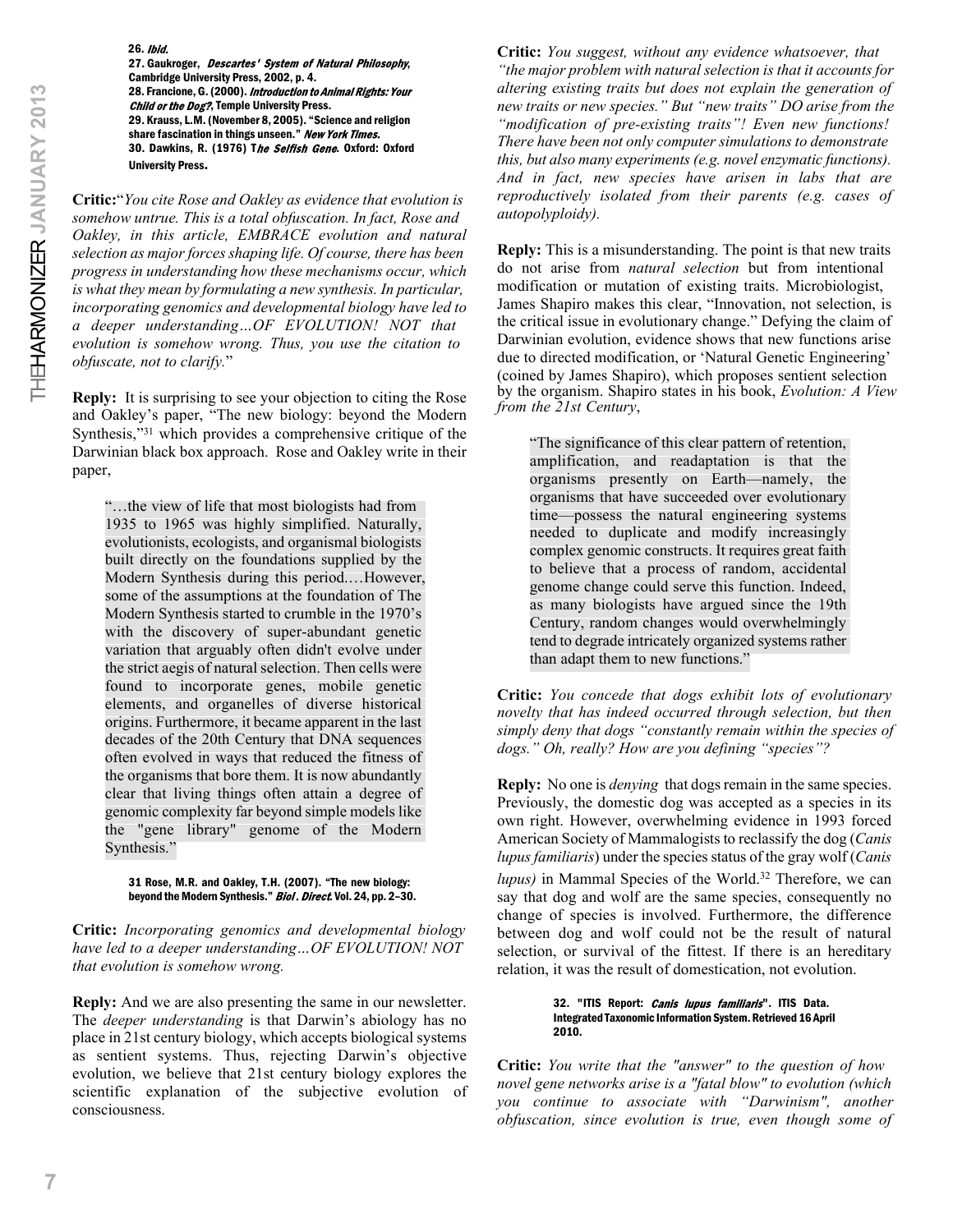*Darwin's original ideas are false). As a scientist who actually works with genetic networks in different species, I can tell you that the more we research, the more we find evidence in SUPPORT of evolution as the mechanism for making different genetic networks. (I'm quite astonished that you refuse to cite any of Sean Carroll's work when you talk about this type of research!) So again, an outright lie.*

**Reply:** We have seen that evidence in the 21st century biology does not support Darwinian evolution based on assumptions of natural selection and random mutation. You seem to agree with this to some extent. So until you or science can describe a valid scientific mechanism for what you want to continue to call 'evolution,' it appears at the moment to be just an empty name or ideology which you are attached to.

**Critic:** *Again, the OVERARCHING PROBLEM with your newsletter is that you seek to construct a biological/scientific foundation that will be somehow supportive of your religious views. But sadly for you, this will not work. You are creating bad religion by doing this. Instead, if you truly seek a holistic truth, you need to recognize that evolution IS true, AND God is good.*

**Reply:** Statements like "evolution is true," only creates *bad science*, in our opinion. It is not mere dogmatic faith in evolution that makes it scientific. A scientific statement should be a conclusion from evidence and proof, not an a priori presumption of truth. The nature of scientific knowledge is that it *may* be wrong, as has often been the case in the past. Creation from the goodness of God and evolution from the atomic fragments of material nature are not the same process.

In the Upanisads it is stated that God or the Absolute creates the world, not by evolution, but by producing it whole, from the Complete Whole (*om purnam adah purnam idam*). (Of course, this should not be mechanically understood. It is a spiritual conception.) This idea is central to the concept of creation, yet it is not known or ignored by those unfamiliar with Vedanta. It is from this fundamental principle that we find the only empirically confirmed principle that life comes from life, not from matter. Life is a whole, just as a person is a whole. They cannot be constructed piecemeal. Thus objective evolution has no role in this process. The subjective evolution of consciousness is involved only in the progression from materially conditioned knowledge/life back to one's original spiritual identity. The diversity of life forms is only a display of the biospectrum of consciousness in different stages.

**Critic:** "*If you make the false contingency that "IF evolution is false, THEN God exists; or IF God exists, THEN evolution is false", you will only serve to denigrate religion, spew falsehoods about science, and disenfranchise rational people.*"

**Reply:** This was never stated by us. Nobel Prize winner George Wald may have said something like that, 33

"*There are only two possibilities as to how life arose. One is spontaneous generation arising to evolution; the other is a supernatural creative*

*act of God. There is no third possibility. Spontaneous generation, that life arose from non-living matter was scientifically disproved 120 years ago by Louis Pasteur and others. That leaves us with the only possible conclusion that life arose as a supernatural creative act of God. I will not accept that philosophically because I do not want to believe in God. Therefore, I choose to believe in that which I know is scientifically impossible; spontaneous generation arising due to evolution."*

Our argument is that scientific evidence confirms that biological evolution is subjective, due to cognitive changes effected by consciousness, in contrast with Darwinian evolution, which claims it is due to merely fortuitous material changes of the body. To some extent, physical evolution or adaption does occur due to changing environments, but this does not extend to the degree of originating completely new species.

> 33. Johnson, E.D. (2010). Programming of Life. Big Mac Publishers. p. 123. ISBN 9780982355466. "Biologist George Wald dismissed anything besides physicalism with, "I will not believe that philosophically because I do not want to believe in God. Therefore, I choose to believe in that which I know is scientifically impossible: spontaneous generation arising to evolution."

#### **CONCLUSION**

1. It is readily acknowledged that sentient organisms display behavior, i.e. cognitive control and regulation of their bodies. Biomolecular research has observed this to be true even at the molecular level. This simply adds the level of intentional behavior to the traditional theory of undirected evolution, without undermining it.

A timely article on this point by James Shapiro can be found in a recent *Huffington Post* article (Dec 4, 2012).<sup>34</sup>

## 34. http://www.huffingtonpost.com/james-a-shapiro/inconvenient-truths-why-a\_b\_2228277.html

2. Evolution, understood as the process of an organism's adaption to changing environments, does not impinge on any moral or religious principles. Reductionism, that claims a metaphysical ontology of all life in terms of mere matter, does have moral and religious-philosophical implications for our understanding of the spiritual significance of life.

3. The *Sri Isopanisad* gives a clear explanation of process of creation in the following verse (in Sanskrit);

> *om purnam adah purnam idam purnat purnam udacyate purnasya purnam adayah purnam eva vasisyate*

**Translation:** OM (the Personality of Godhead) is